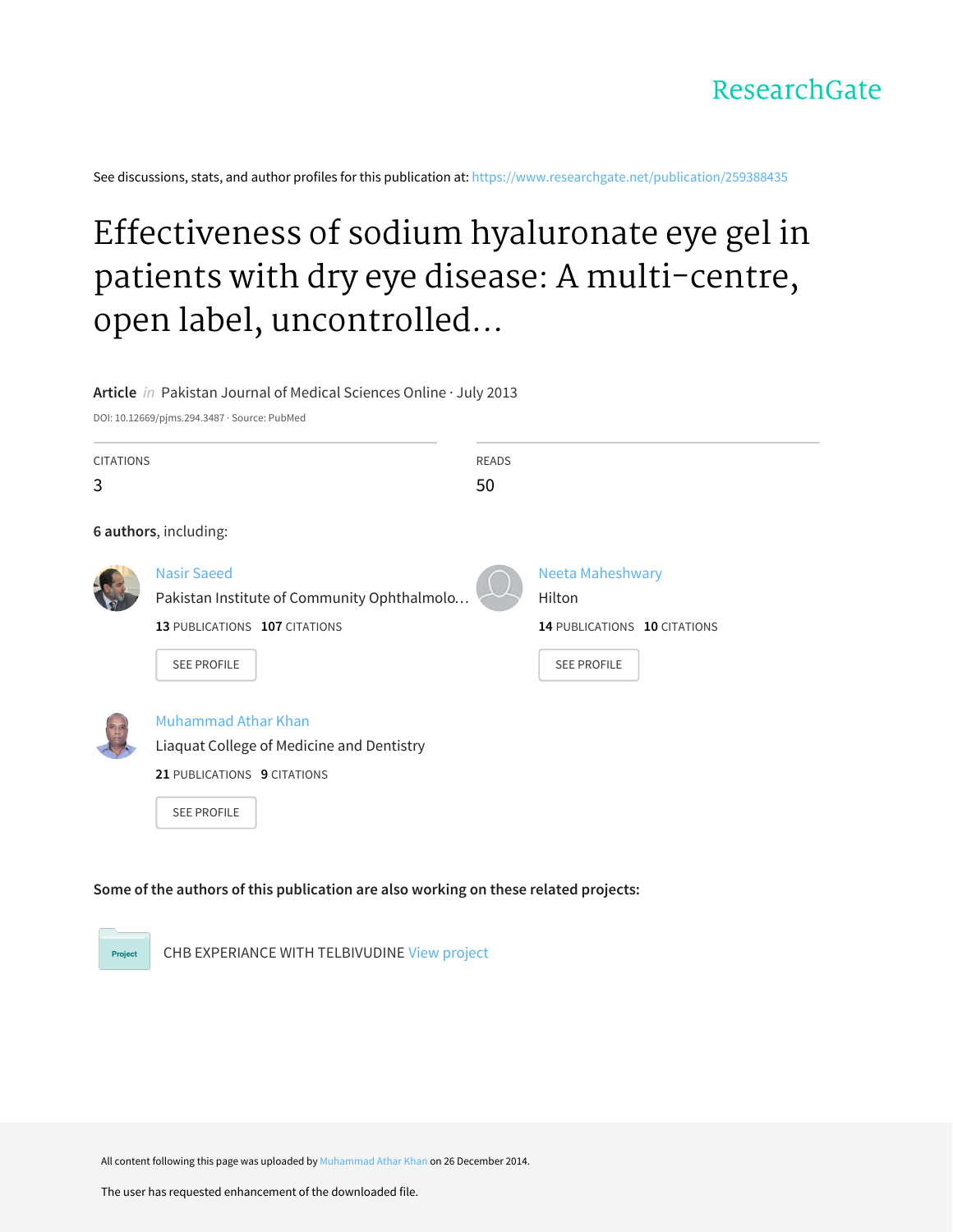# *Original Article*

# Effectiveness of sodium hyaluronate eye gel in patients with dry eye disease: A multi-centre, open label, uncontrolled study

*Nasir Saeed1 , ZA Qazi2 , Nadeem H Butt3 , Ahson Siddiqi4 , Neeta Maheshwary5, Muhammad Athar Khan6*

# **ABSTRACT**

*Objective:* To assess the effectiveness of sodium hyaluronate Eye Gel in Dry Eye Disease (DED) patients *Methods:* A Multi-center, Open-label, Uncontrolled clinical trial was conducted in different centers of Pakistan. Ten ophthalmologists conducted this study in which 250 diagnosed patients with dry eye disease were enrolled after obtaining a written informed consent. Ten patients were dropped out during the study period. All patients were assessed as per following criteria for enrolling a patient into the study: Tear Film Break - up time (TBUT)  $\leq 10$  seconds, Schirmer Test - 1  $\leq 6$  mm / 5 minutes and Positive Corneal Staining. Tolerability/safety was assessed by the monitoring and recording of all adverse events. The physical examination was done at baseline, 4<sup>th</sup> week and 8<sup>th</sup> week.

*Results:* The mean age of the patients was 43.4 ±17.8 years and out of 240 patients 117 (48.7%) were males and 123 (51.3%) females. The Mean duration of symptoms was 19.3±23.9. At the initial visit the foreign body sensation was 50.6%, itching 35.9%, burning 50.6%, watering 42.9%, photophobia 25.3% and feeling of dryness in 14.7% of patients. After 4 weeks ( $2^{nd}$  visit), the symptoms were decreased to 47.1% foreign body sensation, 32.4% itching, 48.2% burning, 41.8% watering, 25.3% photophobia and 13.5% feeling of dryness. At the  $3<sup>rd</sup>$  visit (after 8 weeks) the frequency of symptoms were: 45.3% foreign body sensation, 30.6% itching, 45.9% burning, 40% watering, 24.7% photophobia and 13.5% feeling of dryness.

*Conclusion:* Sodium Hyaluronate can provide a suitable alternate in the treatment of dry eye disease due to its reported efficacy on foreign body sensation, itching, burning, watering, photophobia and feeling of dryness,

**KEY WORDS:** Fluorescein eye stain, Schirmer's test, Tear Film Break up Time.

**doi: http://dx.doi.org/10.12669/pjms.294.3487**

*How to cite this: Saeed N, Qazi ZA, Butt NH, Siddiqi A, Maheshwary N, Khan MA. Effectiveness of sodium hyaluronate eye gel in patients with dry eye disease: A multi-centre, open label, uncontrolled study. Pak J Med Sci 2013;29(4):1055-1058. doi: http://dx.doi.org/10.12669/pjms.294.3487*

This is an Open Access article distributed under the terms of the Creative Commons Attribution License (http://creativecommons.org/licenses/by/3.0), which permits unrestricted use, distribution, and reproduction in any medium, provided the original work is properly cited.

# **INTRODUCTION**

The Dry eye disease (DED) is a common health problem which has an effect on the quality of life.<sup>1</sup> The new definition of Dry Eye was developed in

Correspondence: Dr. Neeta Maheshwary, 15 West wharf Road, Novartis Pharma Pakistan, Karachi, Pakistan. E-mail: neeta.maheshwary@novartis.com neeta\_maheshwary@yahoo.com **Received for Publication: February 13, 2013** 1<sup>st</sup> Revision Received: February 26, 2013 2<sup>nd</sup> Revision Received: March 6, 2013  **\*** 3rd Revision Received: June 13, 2013  **\*** Final Revision Accepted:**\*** June 18, 2013

the International Dry Eye Workshop (DEWS) 2007 and is based on etiology, mechanism, and severity of the disease. The dry eye is a "multifactorial disease of the tears and ocular surface that results in symptoms of discomfort, visual disturbance, and tear film instability with potential damage to the ocular surface. It is accompanied by increased osmolarity of the tear film and inflammation of the ocular surface".2

Dry eye is a common ocular problem and also an important public health problem. DED patients are having problems in daily routine activities such as reading, working on a computer, and car driving. DED also increases the risk of ocular infections, ocular discomfort, fatigue, and visual disturbance.3,4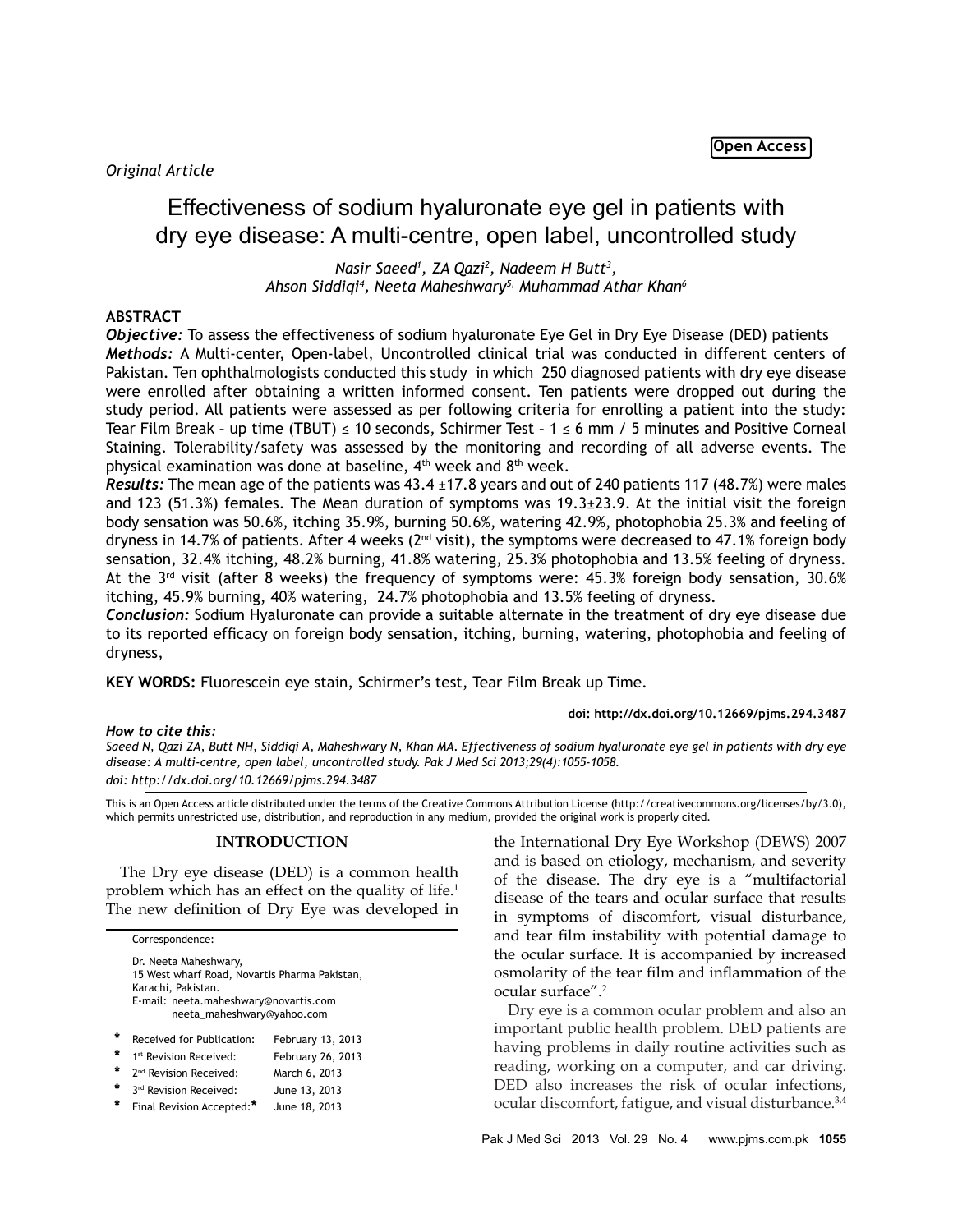#### Neeta Maheshwary et al.

Only a few population based studies are available regarding the magnitude of the problem. The studies conducted in US to determine the prevalence of DED showed 14.6% (Salisbury Eye Study). 5 The reported frequency of dry eye syndrome was found 16%.in adult patients attending the eye clinic of tertiary care hospital in Pakistan.<sup>6</sup>

The important risk factors for DED are older age, female sex, reduced androgen levels, exogenous estrogen use, and an imbalance in the dietary intake of essential fatty acids as identified by the studies over the past decade.7-8 A study conducted on elderly Korean population found that female sex, age, and hormonal influence were risk factors for both DED and depression.<sup>9</sup> Wang et al and Galor et al, reported a relationship between depression and DED<sup>10,11</sup>

Hyaluronan (HA) has distinctive viscoelastic and hygroscopic properties and plays many important roles in the human body. It is a naturally occurring lubricant and is made up of biocompatible polysaccharide It is because of its excellent waterretaining properties that it is used in ophthalmic products.12-14 HA is found mainly in the connective tissue of the skin, inside the umbilical cord, synovial fluid in joints and eye. In eye, it is found in the vitreous, lacrimal gland, cornea, conjunctiva, and tear fluid. HA has an anti-inflammatory and wound healing property. HA inhibits free radicals thus prevents oxidative damage to cells.15, 16

The objective of this study was to assess the effectiveness of sodium hyaluronate Eye Gel in diagnosed patients of DED.

# **METHODS**

A Multi-center, Open-label, Uncontrolled clinical trial was conducted in different centers of Pakistan. Ten ophthalmologists conducted this study in which 250 diagnosed patients with dry eye disease were included after obtaining a written informed consent. All patients were assessed as per following criteria for enrolling a patient into the study: Presence of at least 2 of the 6 symptoms (Foreign

Body Sensation, Itching, Burning, Watering, Photophobia and Feeling of Dryness in the eye) and at least one of the 3 tests, Tear Film Break – up time (TBUT)  $\leq$  10 seconds, 2) Schirmer Test – 1  $\leq$  6 mm / 5 min and Positive Corneal Staining. Patients with Entropion, Ectropion, Trichiasis, or using Corticosteroids drugs were excluded from the study.

Sodium hyaluronate Eye Gel 2-4 times a day was prescribed to patients for 8 weeks. Tolerability/ safety was assessed by the monitoring and recording of all adverse events. The physical examination was performed at baseline,  $4<sup>th</sup>$  week and  $8<sup>th</sup>$  week. The confidentiality of data and patient anonymity was protected by the codes given in the study documents.

Demographic and baseline variables were described by mean  $\pm$  standard deviation for continuous data and frequency and percentages were calculated for categorical data. One Way ANOVA was performed and p value <0.05 was considered as significant.

#### **RESULTS**

Ten patients dropped out during the study period from a total of 250 diagnosed patients of Dry Eye and the response rate was 96%. The mean age of the patients was 43.4 ±17.8 years. Out of 240 patients, 117 (48.7%) were males and 123 (51.3%) females. The Mean duration of symptoms was 19.3 ±23.9 months. At the baseline, foreign body sensation 50.6%, itching 35.9%, burning 50.6%, watering 42.9%, photophobia 25.4% and feeling of dryness 14.7%.

After 4 weeks  $(2<sup>nd</sup>$  visit) the results showed that the foreign body sensation 47.1%, itching 32.4%, burning 48.2%, watering 41.8%, photophobia 25.3% and feeling of dryness 13.5%. After 8 weeks (3rd visit) the changes in ocular symptoms were: foreign body sensation 45.3%, itching 30.6%, burning 45.9%, watering 40%, photophobia 24.7% and feeling of dryness 13.5%. The Mean TBUT was 6.6±2.2 in the first visit, 8.3±2.2 second visit and 10.1±2.3 seconds in the third visit (p-value <0.05). Schirmer's test was

|                        | $\cdot$            |       | $\cdot$          |       |                  |       |
|------------------------|--------------------|-------|------------------|-------|------------------|-------|
| Ocular History         | Visit-1 (Baseline) |       | Visit-2 (Week 4) |       | Visit-3 (Week 8) |       |
|                        | N                  | %     | N                | %     | N                | $\%$  |
| Foreign Body sensation | 121                | 50.6% | 113              | 47.1% | 109              | 45.3% |
| Itching                | 86                 | 35.9% | 78               | 32.4% | 73               | 30.6% |
| Burning                | 121                | 50.6% | 116              | 48.2% | 110              | 45.9% |
| Watering               | 103                | 42.9% | 100              | 41.8% | 96               | 40.0% |
| Photophobia            | 61                 | 25.4% | 61               | 25.3% | 59               | 24.7% |
| Feeling of Dryness     | 35                 | 14.7% | 32               | 13.5% | 32               | 13.5% |
|                        |                    |       |                  |       |                  |       |

Table-I: Change in Ocular symptoms and signs with visit  $(N = 240)$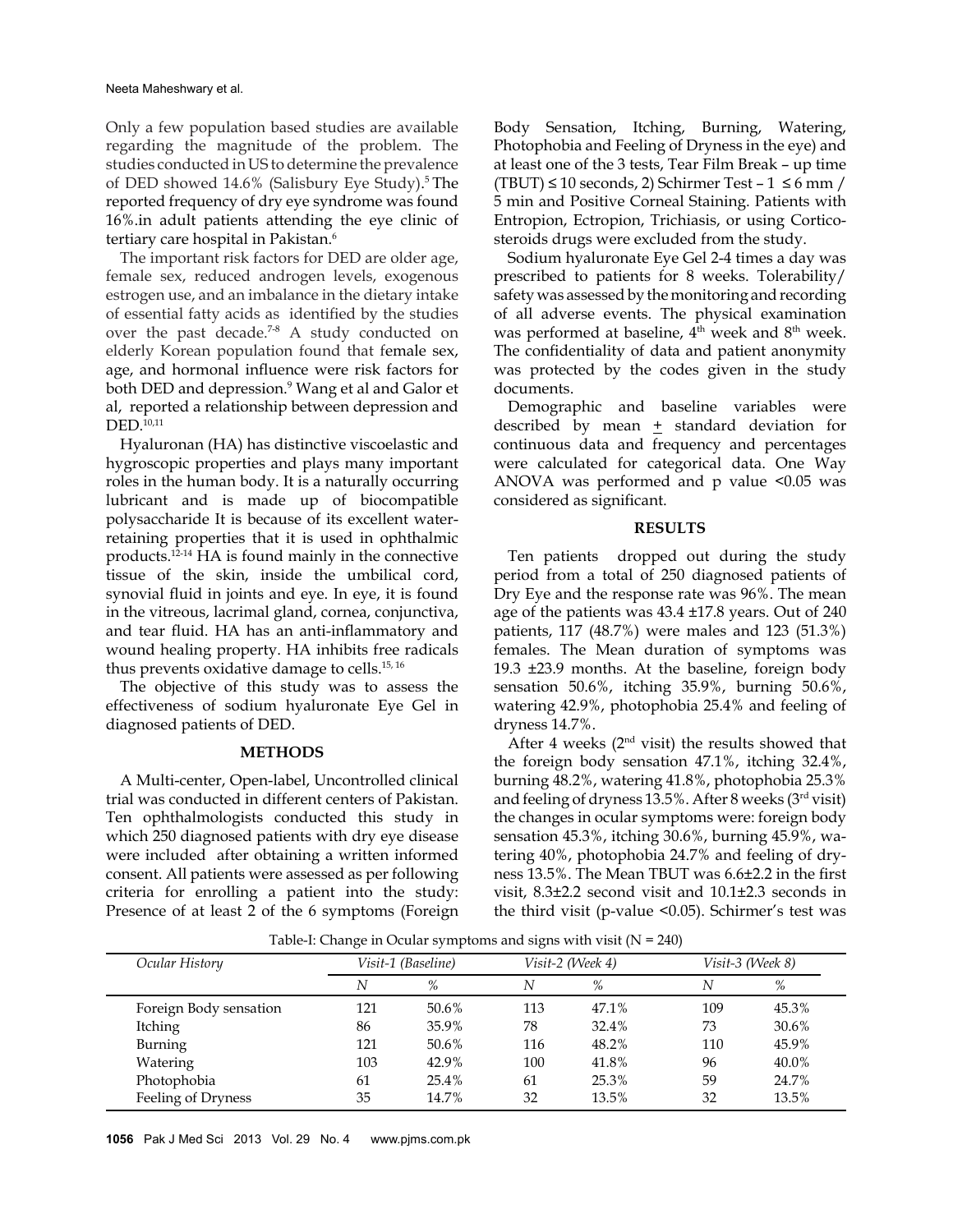|                |                                                      | Tear film breakup time (sec) |      | Schirmer's Test mm/5 min (Without Anesthesia)       |        |      |  |
|----------------|------------------------------------------------------|------------------------------|------|-----------------------------------------------------|--------|------|--|
|                | Visit-1 (Baseline) Visit-2 (Week 4) Visit-3 (Week 8) |                              |      | Visit-1 (Baseline) Visit-2 (Week 4) Visit-3(Week 8) |        |      |  |
| N              | 216                                                  | 217                          | 212  | 207                                                 | 212    | 208  |  |
| Mean           | 6.6                                                  | 8.3                          | 10.1 | 9.1                                                 | 10.6   | 11.8 |  |
| Median         | 7.0                                                  | 9.0                          | 10.0 | 8.0                                                 | 5.3    | 12.0 |  |
| Std. Deviation | フフ                                                   | 2.2                          | 2.3  | 5.7                                                 | 3.5    | 4.1  |  |
| p-value        |                                                      | < 0.05                       |      |                                                     | < 0.05 |      |  |

Table-II: Change in Tear film breakup time and Schirmer's Test with visits (N = 240)

9.1  $\pm$ 5.7 in the first visit, 10.6  $\pm$ 5.3 in the second visit and  $11.8\pm4.1$  in the third visit (p-value  $\leq 0.05$ ). The above results showed a significant difference in the ocular symptoms between the visits.

# **DISCUSSION**

The results of this study showed that sodium hyaluronate-containing eye gel reduces the ocular symptoms in patients with dry eye. Treatment with 0.4% hyaluronic acid hypotonic solution drops gave better results in relieving symptoms, along with a statistically significant improvement ( $p < 0.001$ ) in the state of the corneo-conjunctival epithelium, than the isotonic solution.16 Pasquale et al found that sodium hyaluronate significantly improved signs and symptoms in patients with moderate to severe dry eye independently from the saline composition of the ophthalmic solutions.17

In vitro hyaluronate promotes cell migration and can stabilize ocular surface epithelial barrier suggesting that it may be directly involved in the process of epithelial repair by activation of the CD44 (the hyaluronate receptor).18,19 Brignole and associates found that comfort was better in Sodium hyaluronate (SH) group as compared to carboxymethylcellulose (CMC) group. SH group also showed faster recovery in keratitis (type, extent and depth) and symptoms than in the CMC group. $20$  A comparative study between diquafosol group and sodium hyaluronate group also showed that the SH group had lower adverse reactions such as eye discharge and eye irritation than in the other group.<sup>21</sup>

Johnson and coworkers compared the effect of saline and 0.1% and 0.3% HA on TBUT. A significant improvement was found in TBUT up to 6 hours. They also noticed that the 0.3% HA had greater effect on TBUT as well as on symptoms ( $P < 0.04$ ).<sup>22</sup> Our study also showed the improvement of mean TBUT from 6.6 second (SD±2.2) in the first visit to 10.1 seconds (SD±2.3) in the third visit (p-value <0.05). Prabhasawat and coworkers also found the increase in TBUT in HA group at 30 and 60 minutes ( $P < 0.04$  and  $P < 0.005$ , respectively).<sup>23</sup> Our study found that the foreign body sensation, itching, burning, watering, photophobia, and feeling of dryness decreased after 8 weeks of treatment with HA. Dumbleton and associates also reported the efficacy of HA with a significant difference in subjective symptoms in the group using HA.<sup>24</sup>

Literature review showed that HA is found throughout the body and can be used to mimic the natural tears in such products as artificial tears. Previous studies also show that HA-based ophthalmic preparations can serve as natural tears.<sup>25</sup>

# **CONCLUSION**

In conclusion, this study suggests that sodium hyaluronate Eye Gel has a beneficial effect on the foreign body sensation, itching, burning, watering, photophobia and feeling of dryness in a well defined and homogeneous population of patients with dry eye, selected by using stringent inclusion criteria. No adverse event with sodium hyaluronate eye gel was reported by the patients.

*Limitations of the Study:* The limitations of this study were lack of control group and also the open label nature of the study. The equal number of male and female patients will have an effect on the results because some of the factors e.g. gender and menopause is associated with female gender. The duration (8 weeks) of the study was also a limitation to observe the long-term effects of the treatment.

### **ACKNOWLEDGEMENT**

The authors would like to thank Dr. Khalid Mahmood, Dr. Khurram Mirza, Dr. Khalid Waheed, Dr. Javed Chaudhry, Dr. M. Ayub, Dr. Sabih Uddin, Dr. Aamir Asrar for their help and assistance in conducting this study. We would also like to thank all investigators for their support in data collection.

# **REFERENCES**

- 1. Lekhanont K, Rojanaporn D, Chuck RS, Vongthongsri A. Prevalence of dry eye in Bangkok, Thailand. Cornea. 2006;25:1162-1167.
- 2. International Dry Eye Workshop (DEWS). The definition and classification of dry eye disease: report of the Definition and Classification Subcommittee of the International Dry Eye Workshop. Ocul Surface. 2007;5:75–92.